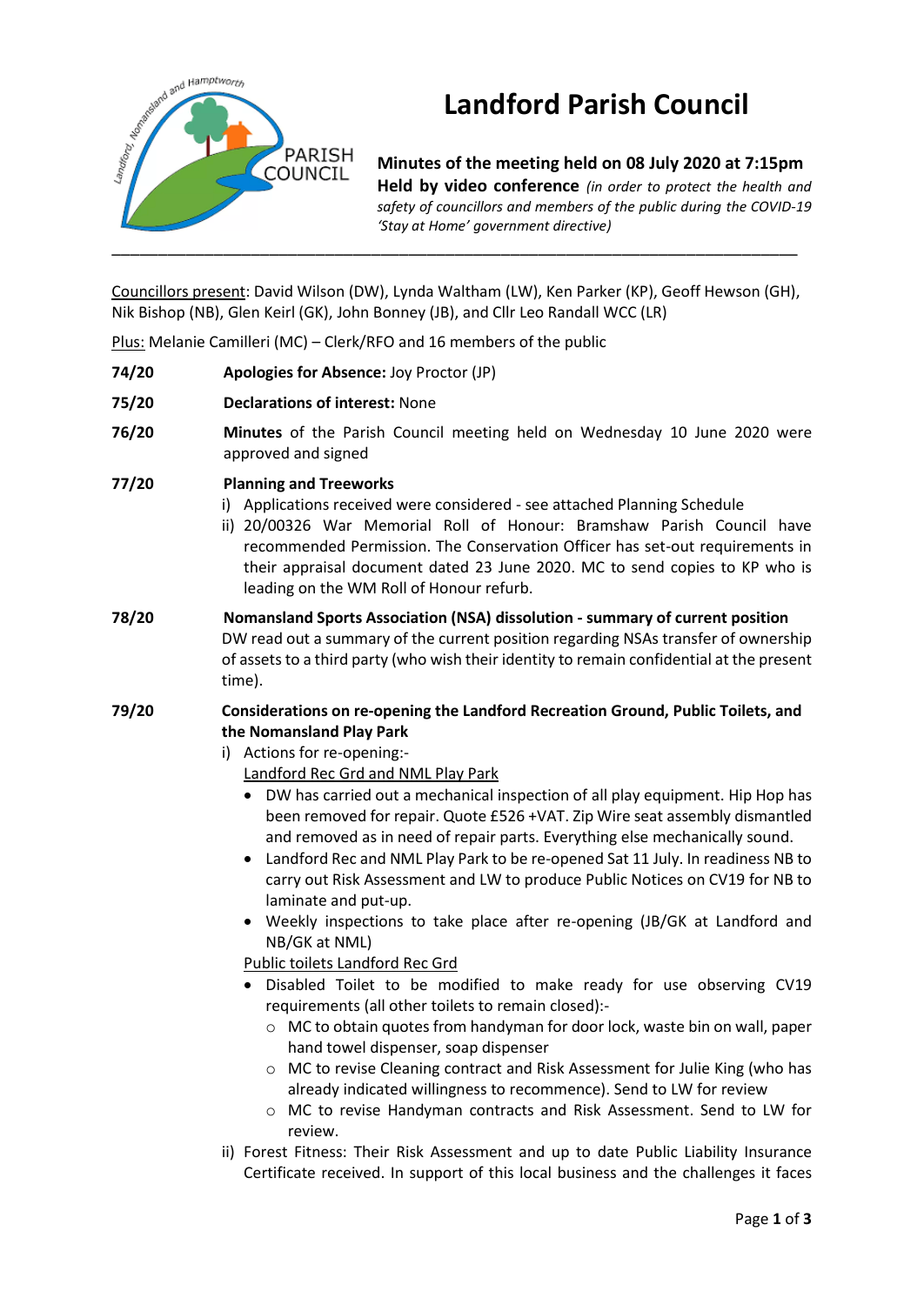during CV19 pandemic, it was resolved unanimously that Forest Fitness may operate without payment to LPC (for use of Landford Rec Grd) until the end of the year.

#### **80/20 Finance and Cheques**

i) DW proposed, seconded by LW and resolved unanimously that the Cash Flow Report be approved, and all online BACS payments be authorised.

| Payee                                 | <b>Detail</b>                                | Amount £<br>(incl vat) | <b>Method</b> |
|---------------------------------------|----------------------------------------------|------------------------|---------------|
| Pennon Water Services                 | <b>Water for Pavilion</b>                    | 2.50                   | DD            |
| Hills Waste<br>Management             | <b>NML Reading Room bin collection</b>       | 10.98                  | DD            |
| Suez                                  | NML Bin Collection                           | 62.30                  | DD            |
| <b>Unity Bank</b>                     | Service Charge                               | 18.00                  | DD            |
| M Camilleri                           | Monthly gross salary (65hrs) + hol pay       | 968.45                 | S/O           |
| 1&1                                   | 50Gb email storage                           | 6.00                   | DD            |
| <b>Iverde</b>                         | Bin emptying (late invoice for March)        | 97.15                  | <b>BACS</b>   |
| Iverde                                | Bin emptying                                 | 121.44                 | <b>BACS</b>   |
| <b>Bawdens</b>                        | <b>Grass Cutting</b>                         | 154.91                 | <b>BACS</b>   |
| ElanCity                              | Solar Equipment for SID                      | 554.54                 | <b>BACS</b>   |
| Eve Finlayson                         | Reimbursement for website hosting<br>renewal | 111.75                 | <b>BACS</b>   |
| M Camilleri                           | Expenses, reimbursements and mileage         | 50.83                  | <b>BACS</b>   |
| Nationwide Business<br><b>Savings</b> | Transfer to NW - Capital Spend Fund          | 15,000.00              | <b>BACS</b>   |
|                                       | Total debit                                  | £17,187.33             |               |

- ii) The Budget Control Report was received
- iii) 2019/20 Internal Audit (Annual Governance and Accountability Return Part 3)
	- a. Internal Audit Report received. All in order with the exception that there was no evidence the 2018/19 AGAR and Notice of Public Rights and Publication of Unaudited Return were published. MC to publish on the LPC website at the same time as publishing the 2019/20 AGAR and Notice of Public Rights and Publication of Unaudited Return.
	- b. Section 1- the Annual Governance Statement was approved and signed
	- c. Section 2- Accounting Statements (and explanation of variances) was approved and signed
	- d. MC indicated that the Notice of Public Rights and Publication of Unaudited Return (by external auditor PKF Littlejohn) was to run for 30 working days for the period 13 July to 21 August. MC to send AGAR and all related paperwork to PKF Littlejohn to meet deadline 31 July 2020.

## **81/20 Councillor Reports**

**NB:** Defibs – both checked and all ok

- **JB**: Litter bins were overflowing but now emptied
- **82/20 To receive a report from Councillor Randall (Wiltshire Council):** LR had no specific update to deliver on this occasion.

### **83/20 Correspondence and any urgent matters**

i) Both a member of the public and Schepens have written to the Traffic Commissioner (cc LPC) regarding Good Vehicle Operator's Licence Schepens International Ltd (Nursery Farm, Landford). This matter is for the Traffic Commissioner to review. At such time a planning application is registered and notified to LPC by the planning authority, LPC will consider and comment.